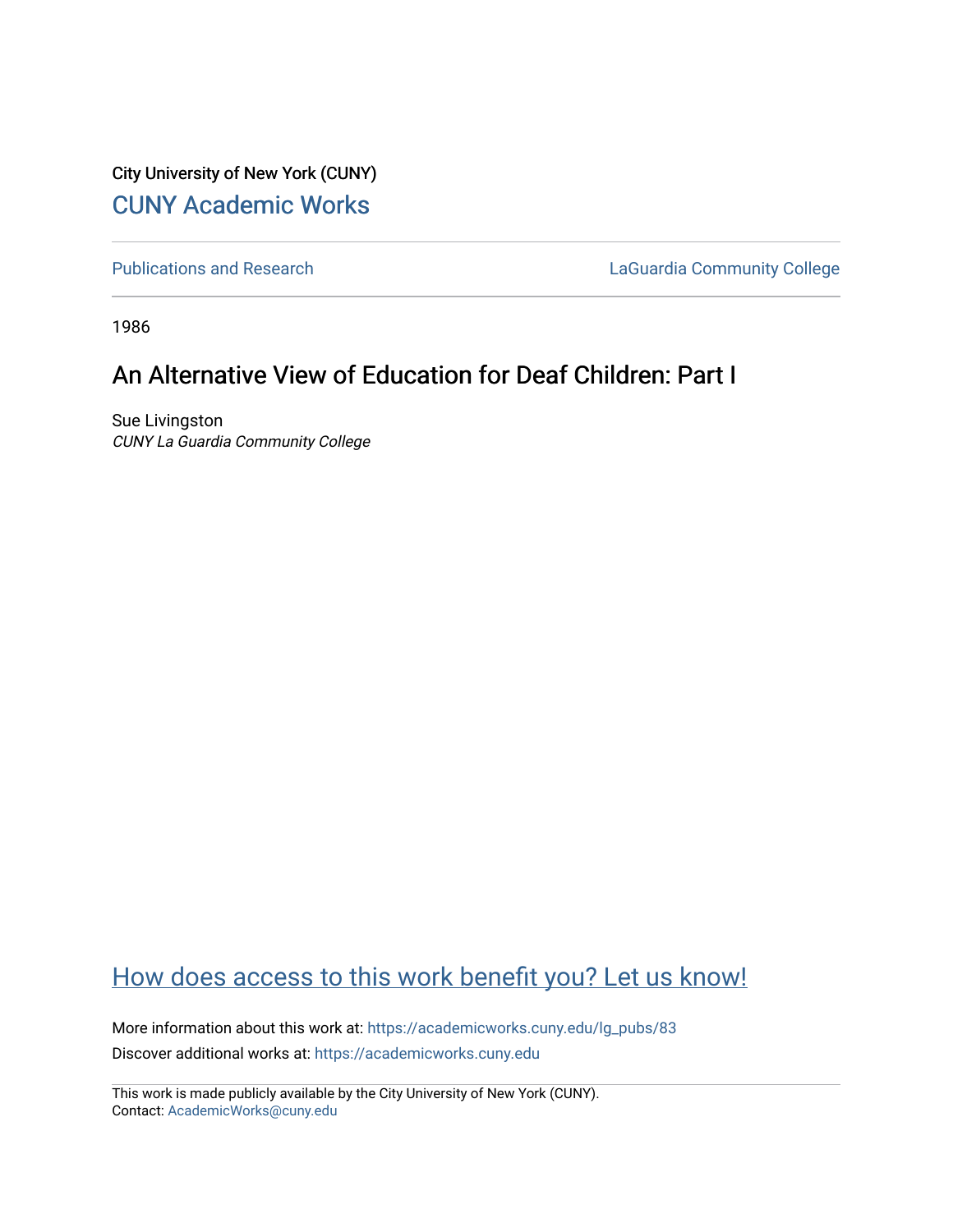# An Alternative View of Education for Deaf Children: Part I

Sue Livingston

Quigley and Kretschmer (1982) asserted that the primary goal of education for deaf children should be literacy in English. This article presents an alternative view that there be two primary goals: (a) thinking and learning through the development of meaning-making and meaning-sharing capacities and (b) the acquisition of literacy in English. In this article, the first of these goals is viewed as the more fundamental since it facilitates the acquisition of knowledge while it simultaneously serves as the prerequisite for the acquisition of literacy in English. Because neither direct language instruction nor the exclusive use of English in sign will facilitate the development of meaning-making and meaning-sharing, this goal underscores the need for classroom practices that are content-focused and actively engage students through the use of the linguistic symbol system that appears to best convey meaning for deaf students—American Sign Language. (Part 2 of this article explores the process of English literacy acquisition by deaf learners.)

uigley and Kretschmer (1982) asserted that "the primary goal of education tor typical (non-multiply handicapped) prelingually deaf children should be literacy" (p. xi). Although no one would deny that knowing how to read and write is an appropriate goal for the education of deaf children, it is inadequate as the only primary education goal for these children.

Another primary and more fundamental goal of education for deaf children should be the same as it should be for all children—the ability to think and learn through the development of meaning-making and meaning-sharing capacities. This ability enables children to explore new ideas and to share these ideas with teachers and peers as clearly, quickly and easily as possible. It is the ability to understand and to share that understanding through the assistance of language. When children actively understand and share understanding, they are simultaneously thinking and learning by making discoveries, recognizing discrepancies with previous understanding, and reorganizing existing mental structures. By so doing, they acquire new knowledge about their world—a desirable product of an education.

Conveniently, the by-products of thinking and learning— "a mind that is well-stocked; a mind that is active" (Butler  $\&$ Clay, 1982, p. 17) with "information already available in the brain" (Smith, 1982, p. 9)—are also prerequisites for learning to read and write. "Reading and learning to read . . . are dependent on the prior knowledge and expectations of the reader" (Smith, 1982, p. 2). Prior knowledge depends on the opportunities the reader has had to understand and share understanding about a particular subject. Expectations, in turn, depend on the prior knowledge of the reader—we cannot expect things to happen unless we already possess knowledge about prior related happenings. Writing and learning to write grow out of the desire to enhance and clarify our ideas and to share our knowledge with others. Without something to say, there is nothing to write.

The ability to think and learn through the making and sharing of meaning, then, is both an important product of education and a prerequisite for literacy acquisition. For deaf children, who, unlike hearing children, lack histories as users of language for meaning-making and meaningsharing, developing this ability needs to be a basic part of their education so that they may learn about the world and use their knowledge to acquire literacy. How might this goal translate into classroom practice?

Existing approaches to educating deaf children stem philosophically from the Quigley and Kretschmer (1982) assertion that literacy acquisition should be the only primary goal of education for deaf children. When reading and writing are viewed as the only primary goal of education for deaf children, English is, understandably but mistakenly, viewed as the only language that deaf children must learn in order to attain that goal. Believing they are acting in the best interests of their students, teachers rely on English as the sole linguistic symbol system to be used and purposefully taught in their classrooms. Further, since it is assumed that the more deaf children are immersed in English the better their reading and writing will be, all subject areas are also taught through English.

This article attempts to show how the fundamental abilities of thinking and learning through the making and sharing of meaning can be implemented in classroom practice for deaf learners. To do this, several issues must be addressed.

### THINKING AND LEARNING

Piaget (1977) views children's thinking and learning as primarily self-directed, active processes that function when children are physically involved and interacting with their environment. Learning occurs when children, by making their own discoveries, become aware of contradictory or problematic evidence and reorganize existing mental structures to manage this evidence more effectively. Recognition of a discrepancy or problem depends on the assimilability of the new evidence into the child's existing mental framework. Unless previous related understanding exists, recogni-

Dr. Livingston is Assistant Professor in the Communication Skills Department at LaGuardia Community College, Long Island City, NY.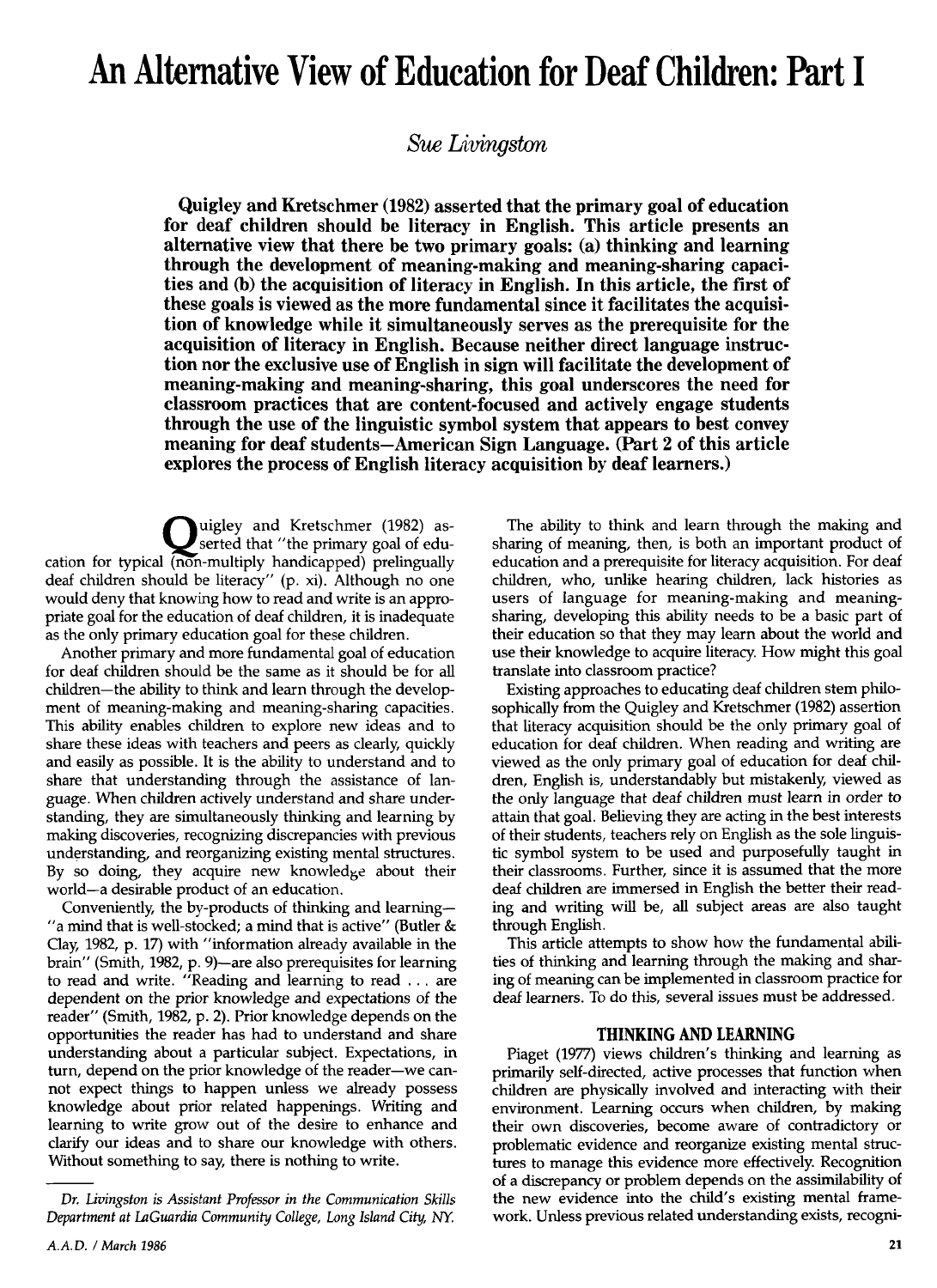tion of a discrepancy created by new unassimilable evidence, the trigger to new learning and new mental organization, will not take place.

This view of thinking and learning places children at the center of their own learning. What they learn is essentially a function of what they come to know on their own through their own resolution of problematic evidence. This process is essentially the same for adults as well. However, because adults have engaged in the process for an extended period of time, their knowledge, their ideas, and their understanding—all products of the process—are, of course, substantially more sophisticated. In part, this difference can be attributed to the use of a linguistic symbol system for meaning-making and meaning-sharing. Adults know more about their world and have more ideas and more understanding than children because they have had more opportunities to make and to share meaning and to thereby think and learn.

The predicament of young deaf children who are born to hearing parents and raised without a viable, conventional linguistic symbol system provides a clearer example of this process-product difference. Although such deaf children appear to have little difficulty with the self-directed thinking and learning process itself, learning from that process is limited since it has not been linguistically represented for them. Children's nonlinguistically represented discoveries cannot be shared linguistically with others and the lack of this sharing prevents them from enhancing their understanding and thereby creating a foundation for future understanding.

New learning that may become part of the child's own privately represented gesture system remains personal, often complexly idiosyncratic and difficult to interpret. This private learning does not promote social interaction and the learning that stems from social discourse. Therefore, without a viable linguistic symbol system with which to make and share meaning, conventional linguistic representation of understanding will not occur, and mental structures will not be reorganized to enhance learning. As a result, thinking and learning—the acquisition of new knowledge—will not be fully realized. Since the making and sharing of meaning does indeed influence thinking and learning, deaf children must acquire a viable, primary linguistic symbol system in order to make and to share meaning and to thereby think and learn. How might this be accomplished?

# Acquiring a Primary Linguistic Symbol System

If children think and learn as described in the preceding section, would they not also acquire language through this process as well?

Children learn language if they are interacting with assimilable content or with content in the process of becoming assimilable and if they are using and being exposed to a viable linguistic symbol system with which to share understanding about that content. With content understood or in the process of becoming understandable and meaning being shared about that content, children are provided a framework from which to tacitly infer the linguistic form serving as the vehicle for the conveyance of meaning. Children's primary linguistic symbol system is acquired, therefore, when they are afforded opportunities to convey meaning directly connected with ongoing assimilable experience through the use of a viable, conventional linguistic symbol system. The form of the symbol system will naturally emerge from this environment if children are exposed to the

symbol system and use it to make and share meaning—to think and learn about specific content by making discoveries, by noting discrepancies with previous understandings, and by reorganizing existing mental structures to accommodate new understanding.

Ironically, however, even though it is known that deaf children who have deaf parents and are provided an early, rich language learning environment do, in fact, learn language this way (Bellugi & Klima, 1972; Caselli, 1983; Collins-Ahlgren, 1975; Ellenberger & Steyaert, 1978; Hoffmeister, 1978; Kantor, 1980), deaf children of hearing parents arrive at school only to begin the language acquisition process since they are denied the opportunity to learn language in another way. For such children, language is not acquired but is "learned" in "language lessons" where the vocabulary and structures of English are taught according to one or another "language curriculum." Through drill and reinforcement, children supposedly move from simple to more complex forms that in some way are supposed to eventually accumulate as language. In such teaching, the learner has little to do other than to repeat and practice the language form in the day's lesson, the precursor to a language form in some future lesson and just a bit more difficult than the previous form. An illusion of success exists when students either correctly mimic their new "learning" or correctly complete their worksheets. Far from learning the targeted linguistic form, the clever student becomes adept at memorizing a pattern resulting primarily in the successful completion of a worksheet and little more. In addition, and perhaps most important, such "learning" is almost never usable in new situations, which is the hallmark of genuine language capacity.

Acquiring one's primary linguistic symbol system would have to be viewed as the work of the acquirer rather than the work of a teacher charged with teaching it, if language acquisition is viewed in the same manner as how children think and learn. The viability of formally teaching language to deaf children who miss the supposed critical period for first language acquisition would have to be questioned if the process of thinking and learning, and hence the process of first language acquisition, is the same for all children. These deaf children can catch up in language acquisition to the degree they are given appropriate opportunities to make and share meaning.

If acquiring one's primary linguistic system is more the work of the acquirer than the teacher, what might teachers do to facilitate this acquisition?

## Teachers Facilitating Acquisition of a Symbol System

The language learning environment in schools for deaf children should reflect as closely as possible the language learning environment of all first-language learners. In such an environment, parents and children exchange ideas primarily related to the ongoing activities of the children. Since the goal of these interactions is to make and convey meaning and not to teach specific linguistic forms, linguistic forms are not targeted for the children to learn and are not unnecessarily simplified. Instead, parents focus on the particular content they want to convey, knowing that the form of this content will evolve as a by-product, a natural outgrowth, of their exchange of meaning.

This kind of environment reflects many of the principles by which children think and learn in general. Since children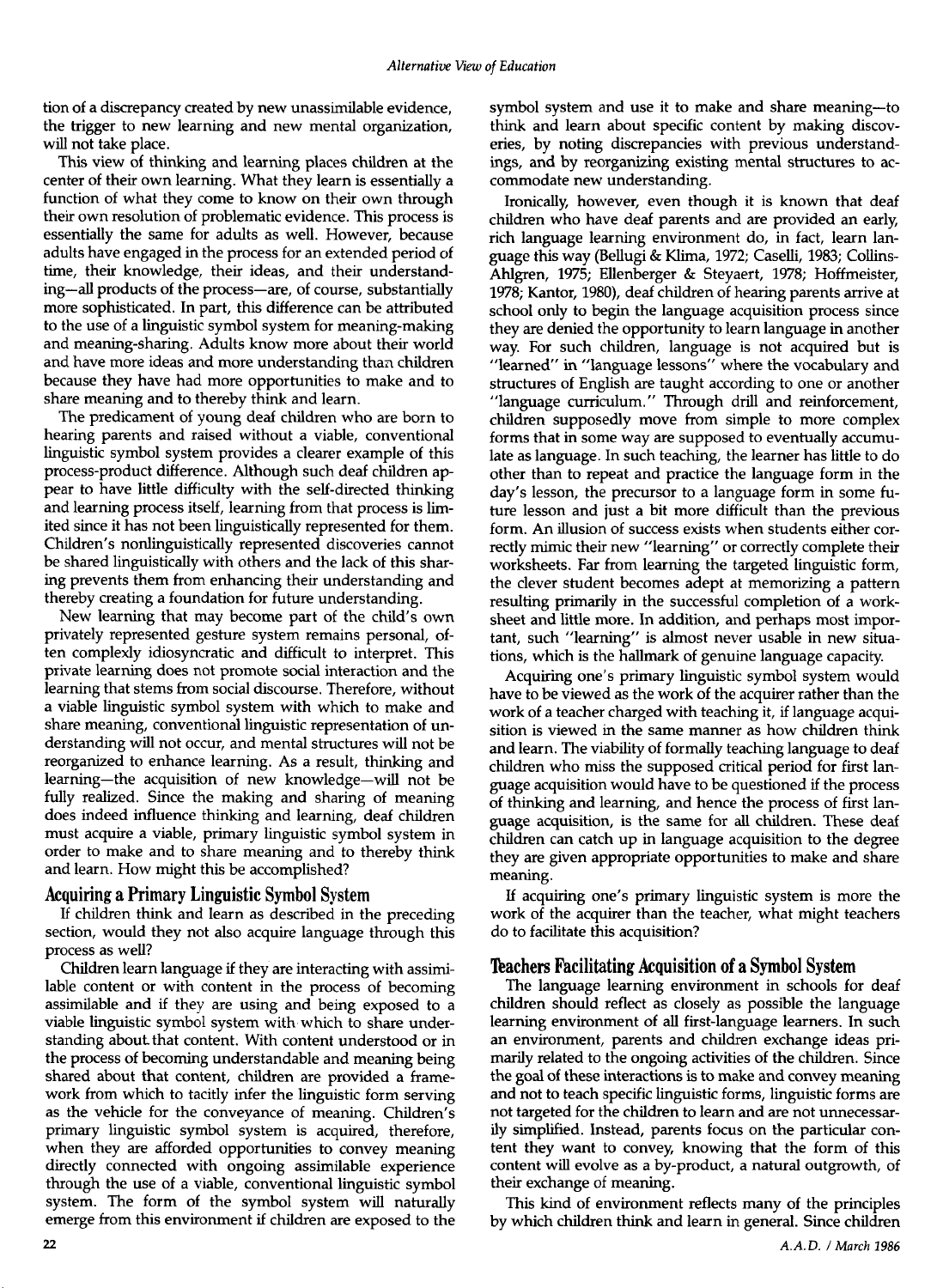learn language similarly to the way they learn in general, these principles will also serve as the principles for developing a primary linguistic symbol system (and, eventually, for the acquisition of literacy in English as well). Some of these principles, adapted from Labinowicz (1980) and formulated as questions teachers for deaf children might ask themselves about their classroom language learning environment, are listed below. They presuppose a rich linguistic environment where a viable linguistic symbol system is employed to exchange ideas about particular content deaf learners might encounter:

1. Are there hands-on activities? Are children actively in- volved?

2. Have the children had sufficient experiences to gain meaning from what is being offered? Are they being made aware of their previous knowledge and using it to address new problems?

3. Do children have the opportunity to figure out something in their own way? If their predictions are inconsistent with outcomes, are they made aware of the discrepancies so they can reorganize their mental structures to more effectively deal with such discrepancies?

4. Are children first provided with meaningful whole views of problems from which specific aspects can be worked out with the aid of context as a framework?

5. Do children have the opportunity to "hear" other children's views being expressed? Are children working together on projects? Are older children interacting with younger children? Are children being encouraged to talk about their own experiences?

When "language instruction" is not the direct focus of attention, children actively use language to make and convey meaning about the content they are engaged with. When students use language in real, novel ways on their own, they are learning the language. By creating new ideas in their own language, deaf learners are not only acquiring new knowledge but also tacitly acquiring the form of that knowledge as well.

What form does that knowledge take? Although the phrase "viable linguistic symbol system" has been used with regularity, what this might be has not yet been discussed.

# VIABLE LINGUISTIC SYMBOL SYSTEM

Klima and Bellugi (1979) demonstrated that twice as much time is required to sign the sign equivalent of a particular word when compared to the time required to say that same word. Yet the rate of producing propositions in American Sign Language (ASL) is similar to the rate of producing the same propositions in spoken English. Klima and Bellugi asserted that this finding supports the notion that a common underlying temporal process governs the rate of producing propositions in all natural languages. Klima & Bellugi argued that proposition rates differ significantly when a story is signed in ASL as opposed to Signing Exact English (SEE II), a Manually Coded English (MCE) system. Because SEE II requires that more sign units be signed, it takes longer to sign a proposition, which disrupts the natural, underlying temporal production rate for propositions occuring in natural languages.

Another study of production rates demonstrates the problem inherent in speaking and signing at the same time. Hearing signers substantially decrease their speaking and signing rates when they are talking and signing Pidgin Sign English (PSE) (Baker, 1978). Since this decrease in production rate does not occur when hearing signers only sign and do not use their voices, Baker attributed the decrease to cross-channel production problems. She did state that these problems are less intense than the problems arising when one is simultaneously speaking and employing one of the MCE systems, but she nonetheless asserted that simultaneous communication is a "highly demanding method of communication" (p. 21).

If, as it appears, SEE II and, to a lesser extent, PSE used with voice by hearing signers take longer to express propositions and are therefore more artificial and cumbersome ways of discovering and expressing meanings, would they not also place unnatural receptive demands on deaf children attempting to make meaning out of incoming linguistic information? An informal study conducted by several graduate students at New York University investigated how well 10 deaf children, ages 6 to 16, understood sentences conveyed to them by a system that distorts the rate of propositions—an MCE system—and one that does not—ASL. All the subjects were born of hearing parents.

The children were asked to show the meaning of a series of sentences, presented in the Appendix, by manipulating doll house people and furniture. To ensure that the sentences' meanings were within the children's range of understanding, sentences were composed of both familiar vocabulary and, for the most part, familiar underlying relationships used by deaf children in their naturalistic expression as documented by Livingston (1983). Several semantically unpredictable sentences (e.g., Daddy sits on the TV.) were included so that the children would have to use their knowledge of structure in order to render a correct demonstration. For the most part, each succeeding sentence was longer and increasingly complex. Each sentence was first signed in Signed English, the form of MCE used by the children's teachers. If the sentence was not correctly demonstrated in Signed English, the sentence was signed in ASL. The researchers ended the task when three sentences in a row were missed in ASL.

Almost consistently, both younger and older subjects understood in ASL, but not in Signed English, sentences that were syntactically complex in English (e.g., 12 and 21), conveyed spatial relationships (e.g., 9 and 14), and were long (e.g., 7, 11, 17, and 22). Short, less complex, predictable sentences (e.g., 1, 2, 3, 5, and 8) were understood in Signed English (see Appendix). For the most part, then, when more meaning was being conveyed, English had to be forfeited for a more viable symbol system.

The implications of this informal study should be obvious. Except when meaning was conveyed simply, Signed English placed unnatural receptive demands on the children. Complex meaningful relationships that were understandable to the children in a natural language (ASL) were incomprehensible in MCE. Using a system that places unnatural receptive demands on deaf children means that only the simplest of sentences will facilitate their thinking and learning, when, in fact, they are capable of understanding more complex meanings through the use of a natural linguistic system (ASL) that more appropriately conveys meaning for them.

This issue can be approached in another way. It seems reasonable to assume that the linguistic system deaf children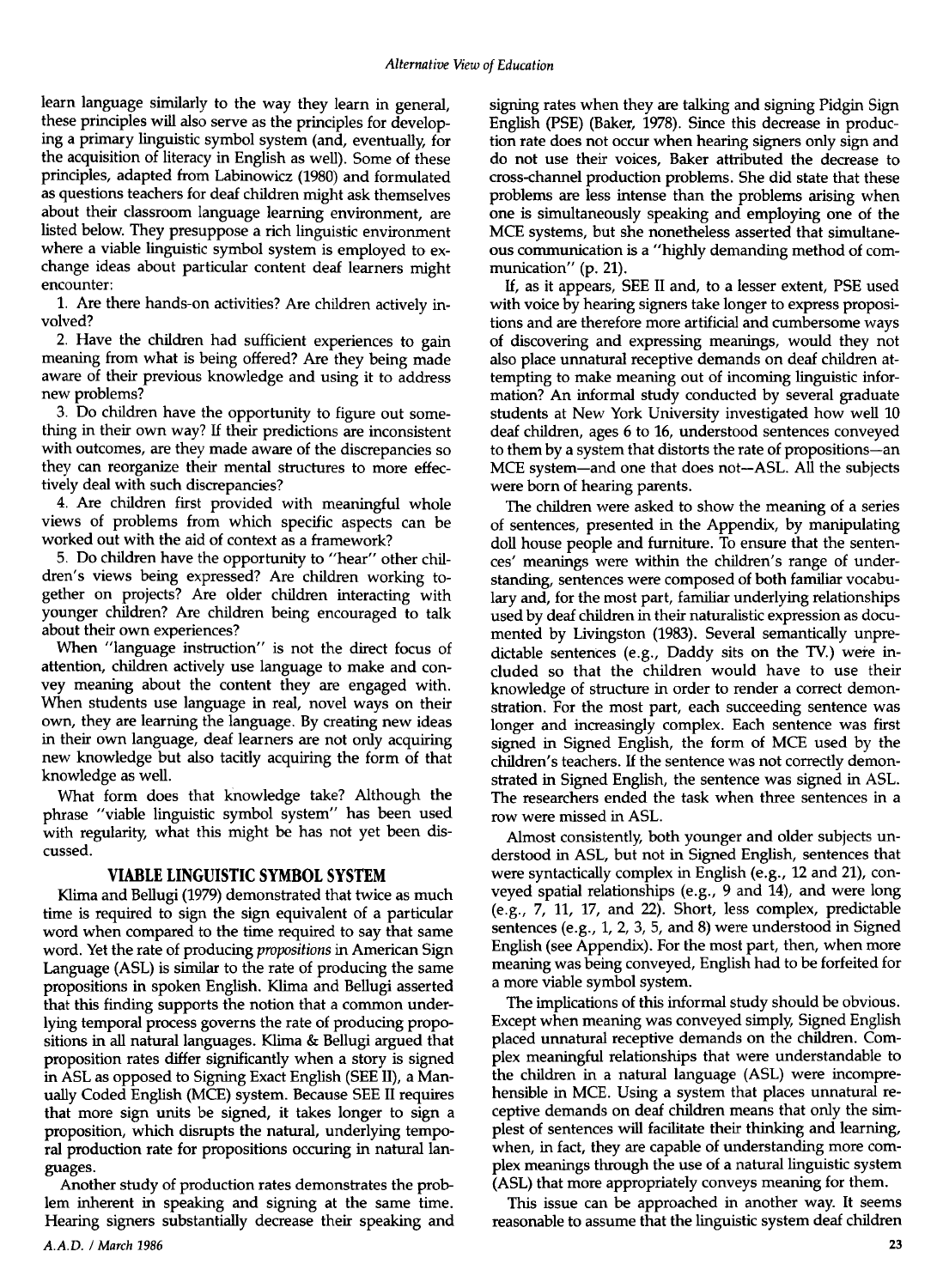naturally use would also be the linguistic system that makes the most sense to them. Studies focusing on the 90% of deaf children born to hearing parents show that they obtain only limited competence in Signed English even after 4 years of exposure to it (Bornstein, Saulnier, & Hamilton, 1980, 1981). Even in the absence of a sign model, they create a linguistic system that is rule governed, although not by the rules which govern English (Goldin-Meadow & Feldman, 1975). In fact, even when the model is Signed English, complex linguistic processes that resemble ASL grammatical processes develop (Livingston, 1983; Suty & Friel-Patti, 1982) and are used with greater facility than Signed English structures (Livingston, 1983). Deaf children, then, demonstrate linguistic competence in the use of ASL processes superior to their linguistic competence when using Signed English structures (Livingston, 1983).

Since deaf children will grow up to become deaf adults, it makes sense for them to learn and use the language of the deaf community. Misconceptions about what language is actually most used by deaf people exist, however. In an attempt to discover what language(s) deaf adults used, New York University sponsored a panel discussion to address the following two questions:

1. Which language(s)/system of communication do you use/feel most comfortable using with deaf adults and with hearing adults who do and do not sign?<br>2. Which language(s)/system of communication do you

think should be used in schools for deaf children?

The panelists—deaf graduate students and deaf teachers of deaf children—agreed that the audience to whom they were "speaking" determined which language they used. Although not one adult used any form of MCE, most agreed that they were flexible in their use of PSE and ASL when conversing with deaf or hearing signers, depending on their estimation of their audience's ASL/PSE competencies. The majority of the adults, however, did say they felt more comfortable using ASL. They went on to say that when addressing hearing adults who do not sign, they preferred to sign for themselves and have an interpreter speak for them. When asked why, they responded that in addition to feeling more comfortable using ASL, they were often not sure how familiar an audience would be with the simultaneous communication (in this case, PSE and voice) of deaf adults. They therefore preferred to ensure that their ideas were being communicated rather than risk the possibility they were not being understood.<br>The panelists' answer to question 2 was logically con-

nected to the answer to question 1. Just as these deaf adults considered the needs of an audience, their own comfort with a language, and.their personal desire to be understood as criteria for deterrnining the form of communication they would use in interacting with deaf and hearing adults, they used the same criteria when choosing a language to be used in schools for deaf children. The panelists strongly advocated the use of ASL in such schools. They claimed that from their own experiences as deaf students and as teachers of deaf children, deaf children were not, for the most part, competent enough in English to gain adequate meaning from it exclusively. They went on to say that since deaf children use a form of ASL, they need to be allowed to use ASL

to make and share meaning with their teachers and peers. Above all, the panelists noted deaf children desire to understand and be understood; without teachers' knowledge and use of ASL, mutual understanding would be difficult, if not impossible.

For these reasons ASL appears to be the most viable linguistic system for deaf children to learn and use in order to think and learn through the development of meaning-making and meaning-sharing capacities.

### **CONCLUSION**

When the development of meaning-making and meaningsharing is viewed as a primary goal for the education of deaf children, the use of ASL in content-focused activities that engage deaf students in the thinking and learning process appears to be the best means of instruction. Content-focused activities and the use of ASL result in linguistically represented experiences for students, and general literacy develops. With the development of general literacy comes the ability to acquire literacy in English, the other primary goal of education for deaf children and the topic of Part 2 of this article.

## APPENDIX

## Informal Linguistic Task—Test Sentences/Paragraphs

- 1. Mommy walks.
- 2. The boy falls and cries.
- 3. The boy is reading the newspaper.
- 4. The girl pushes the boy.
- 5. Mommy sits and watches TV.
- 6. Daddy sits on the TV.
- 7. The girl sees the money and jumps in surprise.
- 8. Daddy and the boy kiss.
- 9. The cow stands on the pig.
- 10. Pigs walk.
- 11. Mommy is standing in the bathtub reading a newspaper.
- 12. Daddy sees a horse in the bathtub and runs away.
- 13. The girl kicks the tree and the tree falls down.
- 14. The giraffe walks from the car to the tree.
- 15. Daddy is angry because Mommy is standing on the TV.
- 16. The girl sees a horse riding a cow and tells her Daddy.
- 17. Daddy, Mommy, the boy, and the girl are sitting. The girl walks away. Daddy becomes angry and brings her back.
- 18. The monkey is on the tiger and the tiger is on the pig.
- 19. The girl gives the newspaper to the boy.
- 20. Daddy buys the newspaper from Mommy.
- 21. Daddy is pushed by Mommy.
- 22. There's a girl reading a newspaper under a tree. A boy drives by in a car. The boy remembers the girl and tells her to get in. They drive for awhile and then they park the car and walk around. The boy goes back to his car and the girl walks away.

#### REFERENCES

- Baker, C. (1978). How does "Sim Com" fit into a bilingual approach to education. In F. Caccamise (Ed.), Proceedings of the Second National Symposium on Sign Language Research and Teaching, pp. 13-27. Silver Spring, MD: National Association of the Deaf.
- Bellugi, U., & Klima, E. S. (1972). The roots of language in the sign talk of the deaf. Psychology Today, 6, 64, 76.